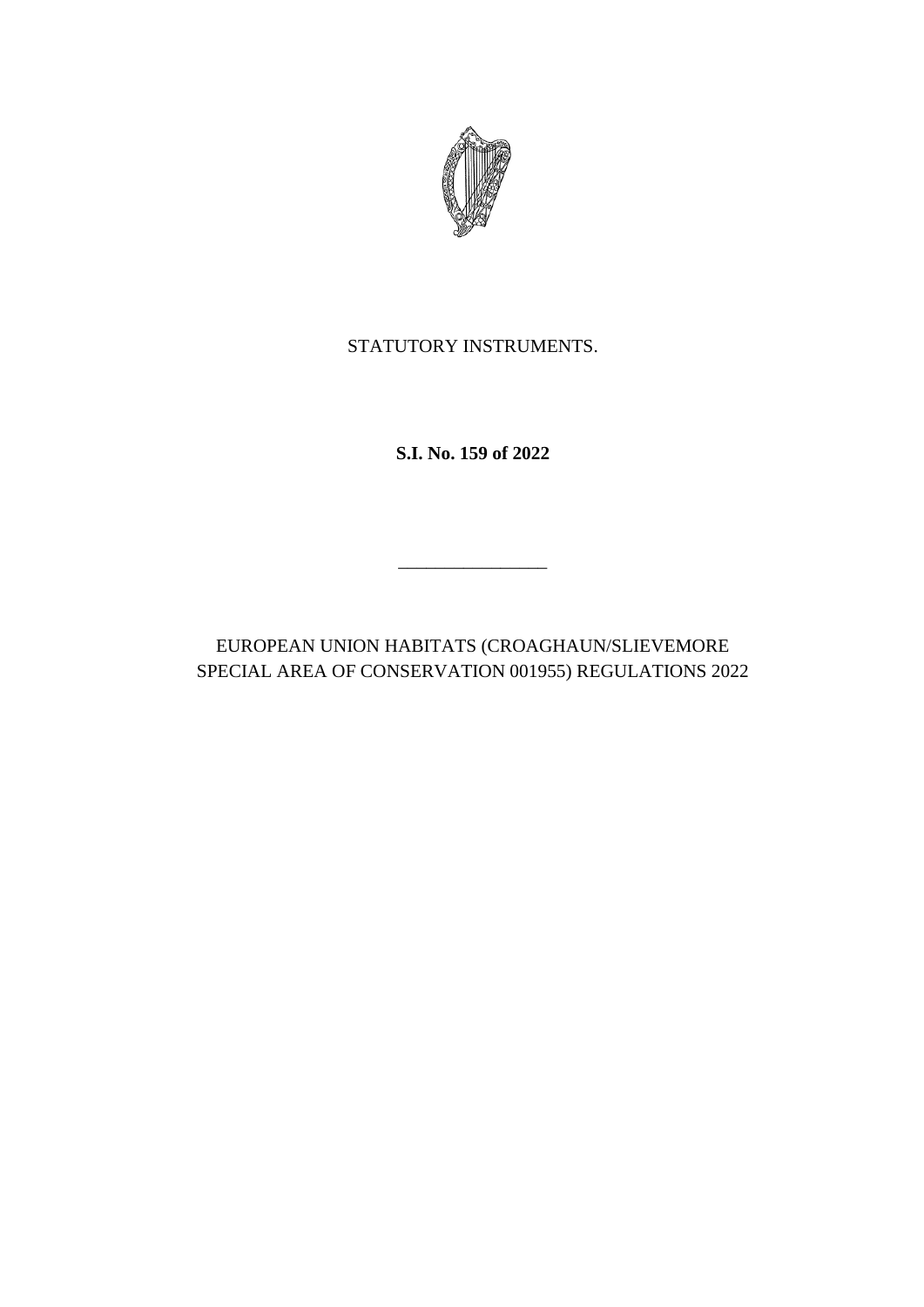# S.I. No. 159 of 2022

# EUROPEAN UNION HABITATS (CROAGHAUN/SLIEVEMORE SPECIAL AREA OF CONSERVATION 001955) REGULATIONS 2022

I, DARRAGH O'BRIEN, Minister for Housing, Local Government and Heritage, in exercise of the powers conferred on me by section 3 of the European Communities Act 1972 (No. 27 of 1972) and for the purpose of giving further effect to Council Directive 92/43/EEC of 21 May 1992<sup>1</sup>, hereby make the following regulations:

# *Citation*

1. These Regulations may be cited as the European Union Habitats (Croaghaun/Slievemore Special Area of Conservation 001955) Regulations 2022.

# *Interpretation*

2. (1) In these Regulations -

"Directive" means Habitats Directive within the meaning of the Regulations of 2011;

"Minister" means Minister for Housing, Local Government and Heritage;

"Regulations of 2011" means European Communities (Birds and Natural Habitats) Regulations 2011 (S.I. No. 477 of 2011);

"Special Area of Conservation" means the area designated under Regulation 3 as a Special Area of Conservation.

(2) In these Regulations a word or expression that is used in these Regulations and is also used -

- (*a*) in the Regulations of 2011 shall, unless the contrary intention is expressed, have in these Regulations the meaning that it has in the Regulations of 2011, or
- (*b*) in the Directive shall, unless the contrary intention is expressed, have in these Regulations the meaning that it has in the Directive.

## *Designation of Special Area of Conservation*

3. (1) Having taken account of the matters referred to in Article 4 of the Directive and having been adopted by the European Commission in accordance with the procedure laid down in Article 4(2) of the Directive, the area identified by reference to the map contained in Schedule 1 and further referred

<sup>1</sup> OJ No. L206, 22.07.1992, P. 7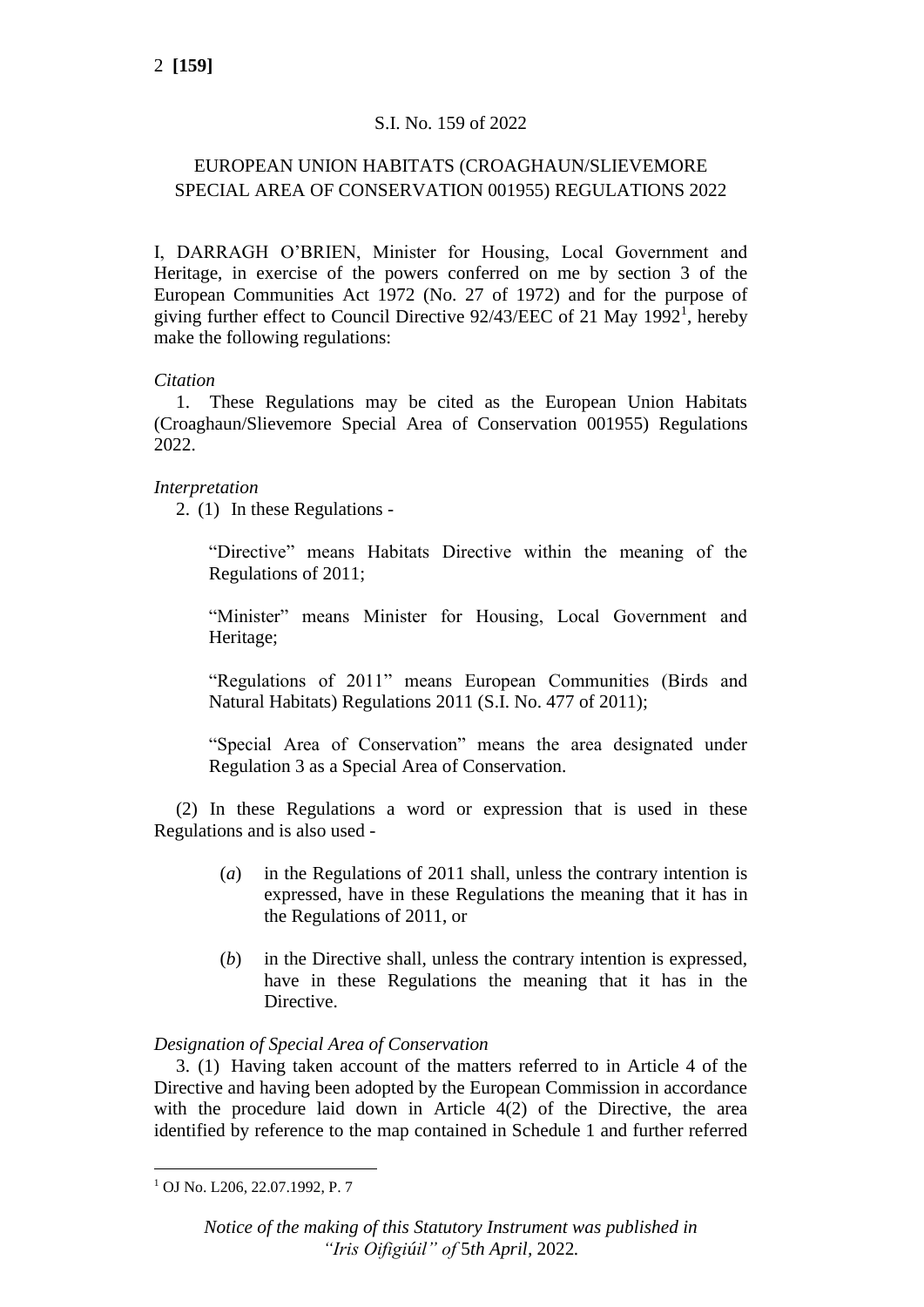to in Schedule 2 is designated as a Special Area of Conservation, in accordance with Article 4(4) of the Directive, in order to ensure the protection of natural habitats and species in Annex I and II to the Directive, including in particular the natural habitat type and animal and plant species specified in Schedule 3.

(2) The Minister shall, in accordance with the Regulations of 2011, establish and publish such particular conservation objectives as he or she, from time to time, considers necessary for the Special Area of Conservation with regard to the natural habitat type and animal and plant species specified in Schedule 3.

### *Matters relating to maps*

- 4. (1)(*a*) The indicative map contained in Schedule 1 showing the boundary of the Special Area of Conservation shall be drawn to such convenient scale as the Minister thinks fit and sealed and shall be deposited in the offices of the Minister.
	- (*b*) The Minister may prepare more detailed maps, in such convenient number of separate sheets as the Minister thinks fit, showing the boundary of the Special Area of Conservation and shall seal each of the maps and shall deposit them in the offices of the Minister.
	- (*c*) Any dispute involving the boundaries of the Special Area of Conservation shall be determined by reference to maps prepared under this subsection in relation to the area.
- (2) (*a*) A map referred to in paragraph (1) when so deposited in the offices of the Minister shall be retained in such offices and the map, or a true copy of it, shall be open for inspection free of charge in such offices by any person at any time at which the offices are open for the transaction of public business.
	- (*b*) The Minister may cause to be prepared and supplied to any person so requesting a true copy of a map deposited with the Minister under paragraph  $(1)(a)$  or  $(b)$  or any particular part or sheet of it and to charge for such copy such sum to cover administrative costs as the Minister decides.

### *Activities requiring consent*

5. (1) Subject to paragraph (2), a person shall not carry out, cause or permit to be carried out or continue to carry out, or assist in carrying out, any activity specified in Schedule 4 within the Special Area of Conservation except with, and in accordance with, consent given by the Minister under Regulation 30 of the Regulations of 2011, upon application in writing to the Minister to carry out the activity.

(2) There is no requirement upon a person to obtain the consent of the Minister under paragraph (1) where a proposed activity or continued activity referred to in that paragraph -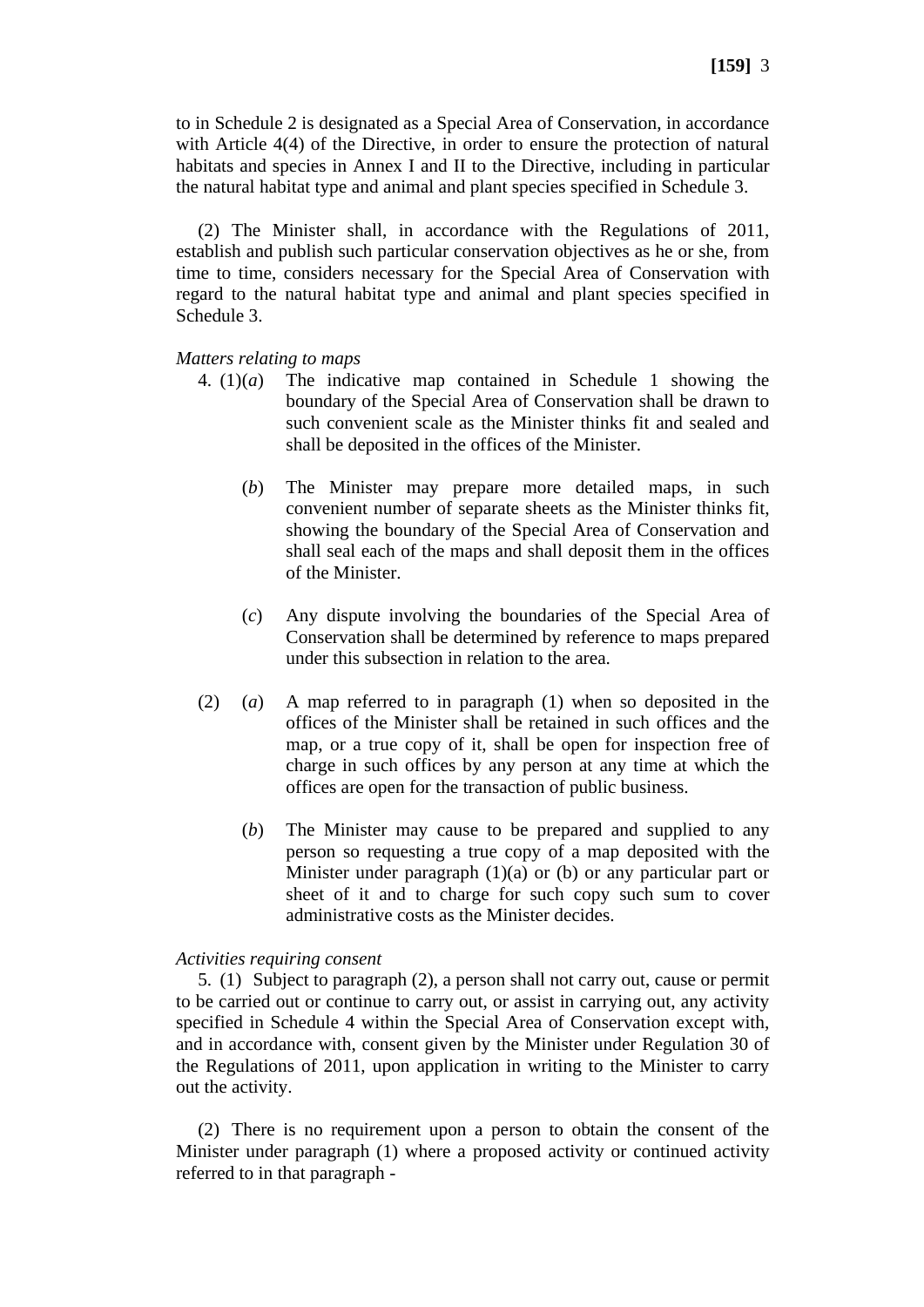- 4 **[159]**
- (*a*) is one that requires consent or consents under one or more of the enactments set out in the Second Schedule to the Regulations of 2011 or under the Planning and Development Acts 2000 to 2015 and the activity is carried out with and in compliance with such consent or consents,
- (*b*) is part of a project that has received consent under one or more of the enactments set out in the Second Schedule to the Regulations of 2011 or under the Planning and Development Acts 2000 to 2015 and the project or activity is carried out with and in compliance with a consent or consents given under the applicable statutes,
- (*c*) is part of a project that has received consent under one or more regulations made under the European Communities Act 1972 or under one or more regulations made under any of the enactments set out in the Second Schedule to the Regulations of 2011 and the project or activity is carried out with and in compliance with such consent, or
- (*d*) has been authorised as part of an agreed farm or land management plan.

(3) A person affected by a decision to refuse to give consent, to attach or vary conditions or revoke a consent under Regulation 30 of the Regulations of 2011, in respect of an activity referred to in paragraph (1), may appeal the decision under Regulation 37(3) of the Regulations of 2011.

## *Offence and proceedings*

6. (1) A person who carries out, causes or permits to be carried out, or assists in the carrying out of an activity referred to in Regulation 5(1), without a consent or otherwise than in accordance with a consent given by the Minister under Regulation 30 of the Regulations of 2011, commits an offence and is liable -

- (*a*) on summary conviction, to a class A fine or to imprisonment for a term not exceeding 6 months, or both, or
- (*b*) on conviction on indictment, to a fine not exceeding  $\epsilon$ 500,000 or to imprisonment for a term not exceeding 3 years, or both.

(2) In imposing a penalty under paragraph (1), the court shall, in particular, have regard to the risk or extent of injury to the environment arising from the act constituting the offence.

(3) Proceedings for an offence under paragraph (1) may be brought summarily by -

(*a*) the Minister,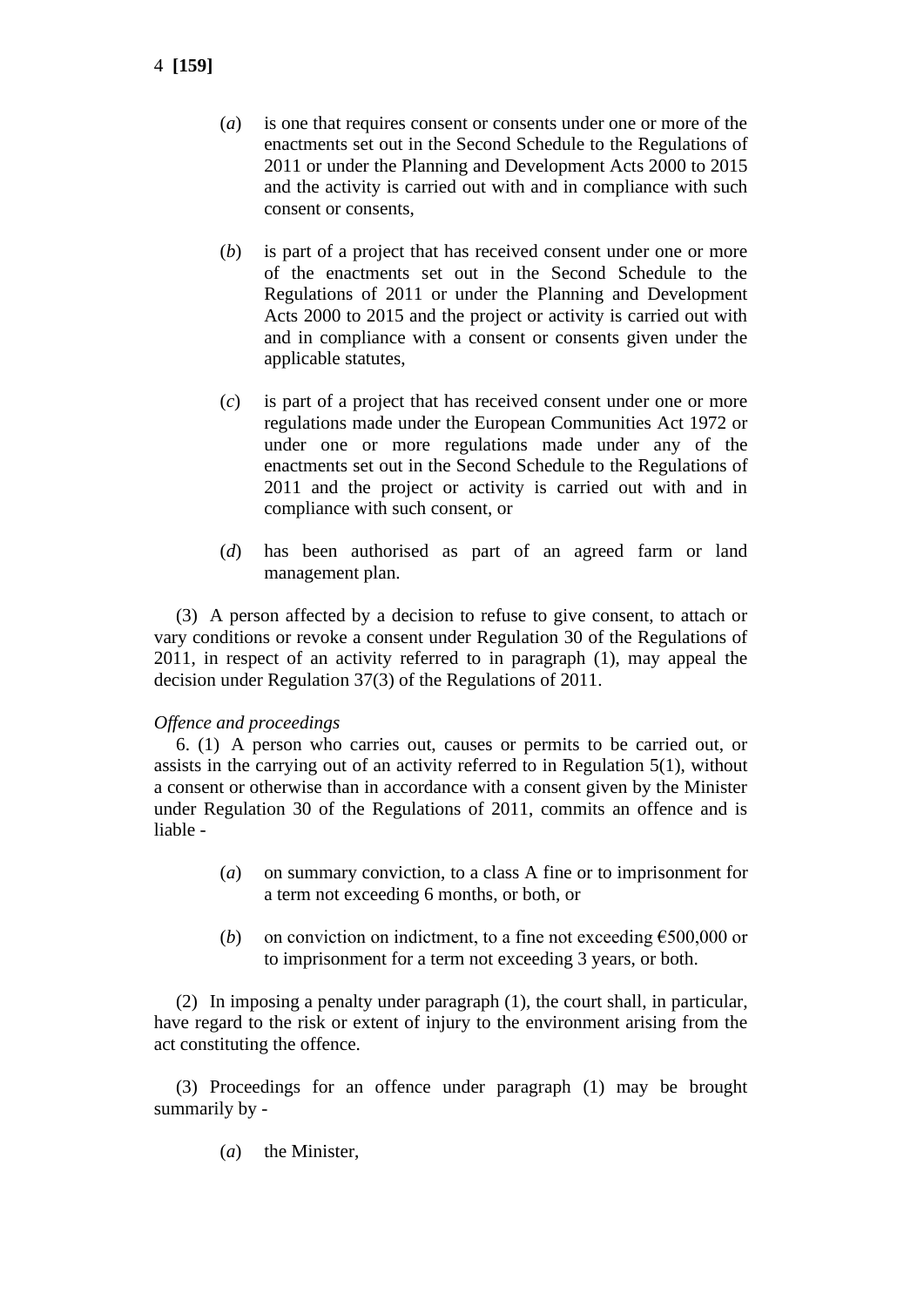- (*b*) the public authority concerned, or
- (*c*) a member of the Garda Síochána, in accordance with section 8 of the Garda Síochána Act 2005.

(4) Any fine in respect of an offence prosecuted summarily by a public authority shall be paid to that public authority.

### *Offence - body corporate*

7. (1) Where an offence under Regulation 6 is committed by a body corporate and is proven to have been so committed with the consent, connivance or approval of or to have been attributable to the wilful neglect on the part of any person, being a director, manager, secretary or other officer of the body corporate or a person who was purporting to act in any such capacity, that person, as well as the body corporate, commits an offence and is liable to be proceeded against and punished as if he or she were guilty of the firstmentioned offence.

(2) Where the affairs of a body corporate are managed by its members, paragraph (1) applies in relation to the acts and defaults of a member in connection with his or her functions of management as if he or she were a director or manager of the body corporate.

### *Costs of prosecutions*

8. Where a person is convicted of an offence under Regulation 6, the court shall, unless it is satisfied that there are special and substantial reasons for not so doing, order the person to pay to the prosecutor the costs and expenses, measured by the court, incurred by the prosecutor or other person in relation to the investigation, detection and prosecution of the offence, including costs and expenses incurred in the taking of samples and the carrying out of tests, examinations and analyses.

### *Authorised officers*

9. A person appointed as an authorised officer under Regulation 4 of the Regulations of 2011 for the purposes of ensuring compliance with these Regulations may exercise the powers of an authorised officer under Part 2 of the Regulations of 2011.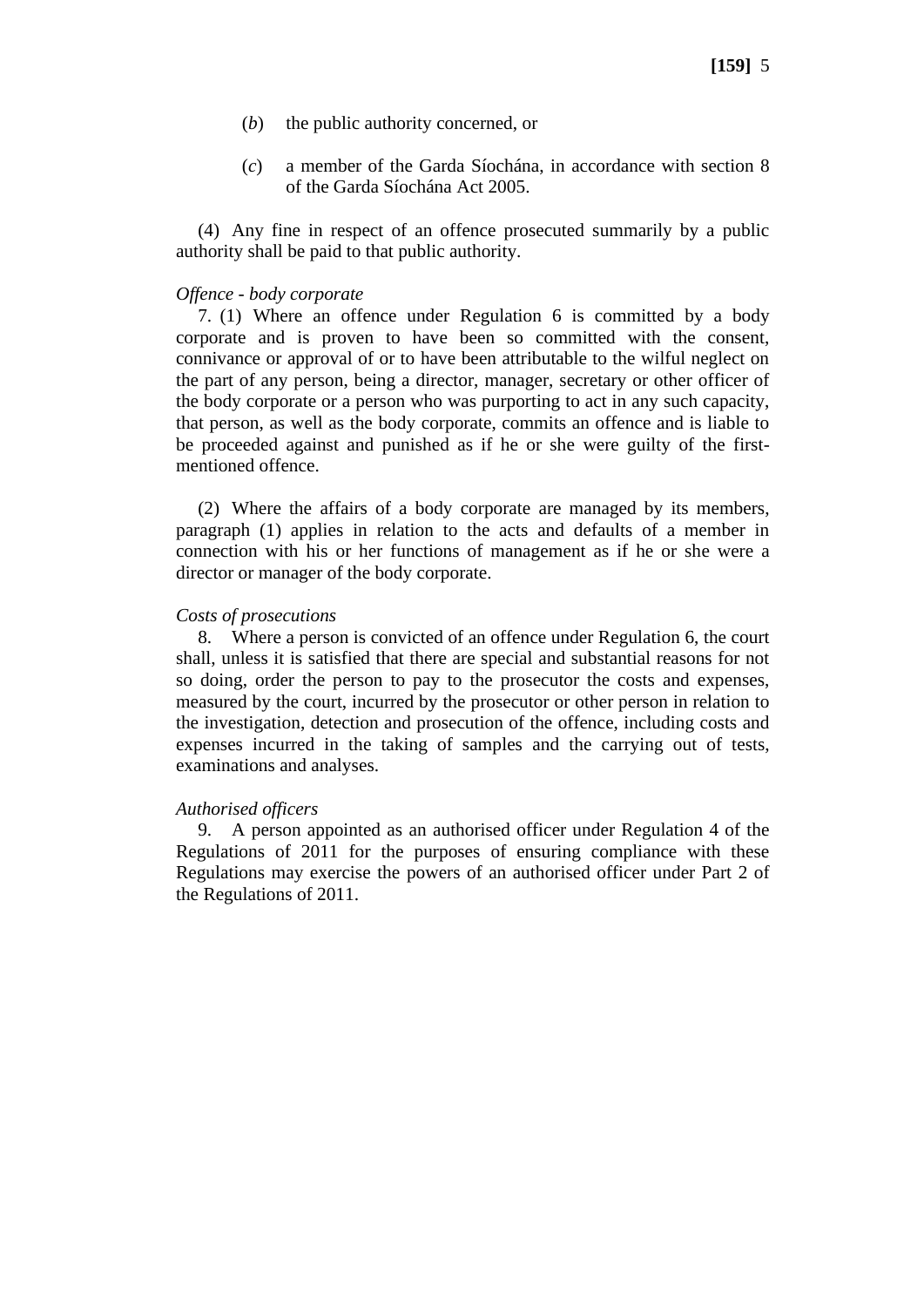



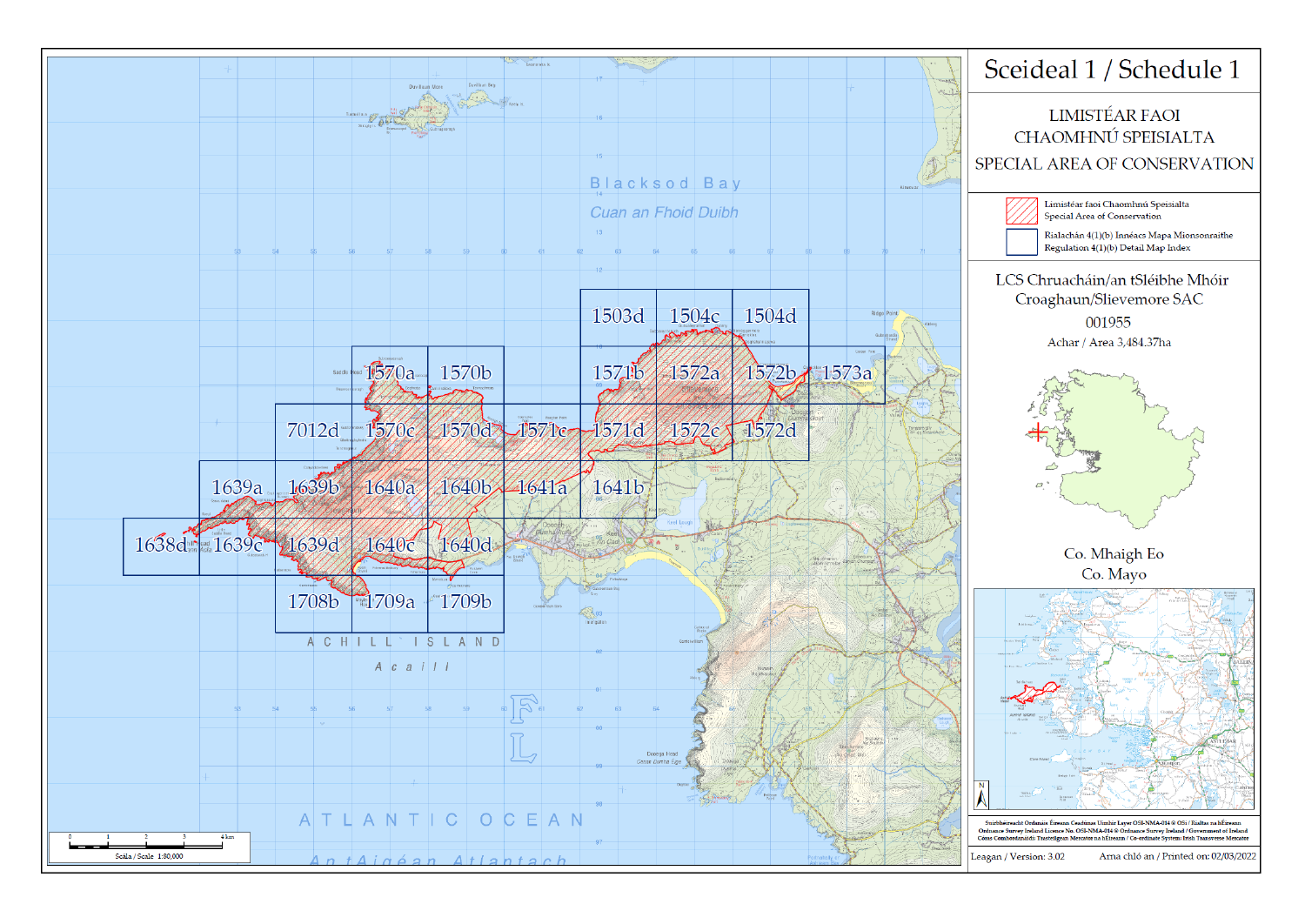## **Schedule 2**

*Regulation 3*

## **Description of area designated as a Special Area of Conservation**

The area known as Croaghaun/Slievemore Special Area of Conservation 001955 is situated in the county of Mayo being the land and waters enclosed on the map (contained in Schedule 1) within the inner margin of the red line and hatched in red and is situated in whole or in part in the townlands of Bal of Dookinelly (Calvy), Bellanasally, Carrickakin, Doogort, Doogort East, Doogort West, Keel East, Keel West, Moylayalacgart, Mweelaun, Priest Rock and Slievemore.

## **Schedule 3**

*Regulation 3*

### **Natural habitat type and animal and plant species lists**

## **Natural Habitat Type**

*In this list the sign* [\*] *indicates a priority habitat type as defined in the Directive.*

### **Natura 2000 Code Description**

| 4010 | Northern Atlantic wet heaths with <i>Erica tetralix</i>                                                   |
|------|-----------------------------------------------------------------------------------------------------------|
| 4030 | European dry heaths                                                                                       |
| 4060 | Alpine and Boreal heaths                                                                                  |
| 7130 | Blanket bogs (* if active bog)                                                                            |
| 8110 | Siliceous scree of the montane to<br>levels<br>snow<br>(Androsacetalia alpinae and Galeopsietalia ladani) |
| 8220 | Siliceous rocky slopes with chasmophytic vegetation                                                       |

# **Schedule 4**

*Regulation 5*

# **Activities requiring consent of Minister**

| <b>ARC Code</b> | <b>Description</b> |  |
|-----------------|--------------------|--|
|                 |                    |  |

ARC 01 Reclamation, including infilling.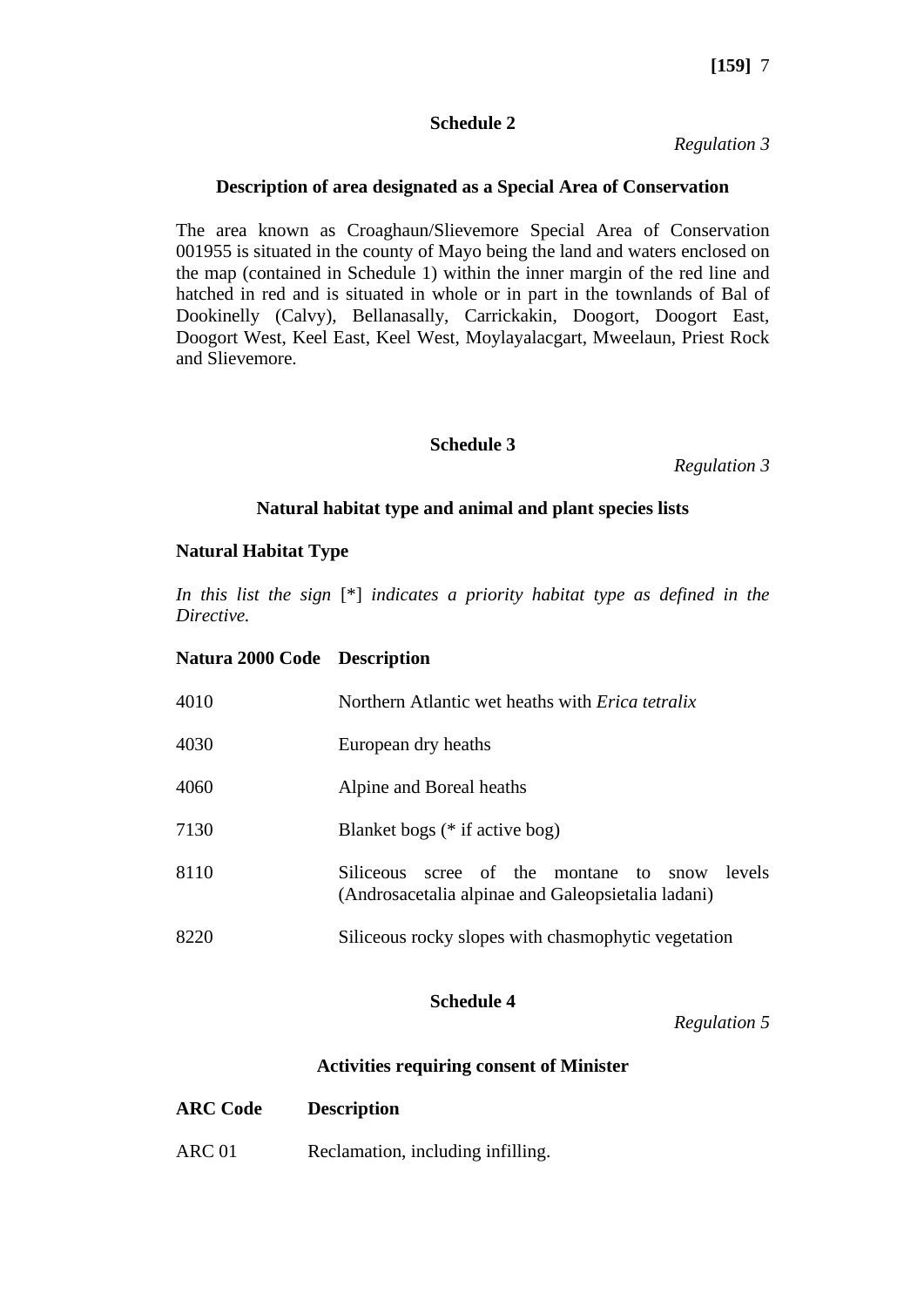- ARC 03 Blasting, drilling, dredging or otherwise removing or disturbing fossils, rock, minerals, mud, sand, gravel or other sediment.
- ARC 05 Cutting, uprooting or otherwise removing plants. [Consent is not required for harvesting of cultivated crops, or for grazing or mowing.]
- ARC 06 Introduction, or re-introduction, of plants or animals not found in the area. [Consent is not required for the planting of crops on established reseeded grassland or cultivated land.]
- ARC 07 All activities relating to turf cutting and/or peat extraction. [Consent is not required to continue domestic turf cutting from existing turf banks.]
- ARC 09 Construction or alteration of tracks, paths, roads, bridges, culverts or access routes.
- ARC 10 Construction, removal or alteration of fences, stone walls, hedgerows, banks or any field boundary other than temporary electric fencing. [Consent is not required for normal maintenance.]
- ARC 11 Digging, ploughing, harrowing or otherwise disturbing soil or substrate. [Consent is not required for these activities on established reseeded grassland or cultivated land provided it is greater than 50m from a river, stream, floodplain, wetland, lake, turlough or pond.]
- ARC 12 Applying inorganic or organic fertiliser, including slurry and farmyard manure. [Consent is not required for these activities on established reseeded grassland or cultivated land provided it is greater than 20m from a river, stream or floodplain; or greater than 50m from a wetland, lake, turlough or pond.]
- ARC 13 Applying lime. [Consent is not required for this activity on established reseeded grassland or cultivated land provided it is greater than 20m from a river, stream or floodplain; or greater than 50m from a wetland, lake, turlough or pond.]
- ARC 14 Storage, burial, disposal or recovery of any materials. [Consent is not required for these activities on established reseeded grassland or cultivated land provided it is greater than 20m from a river, stream or floodplain; or greater than 50m from a wetland, lake, turlough or pond.]
- ARC 15 Burning, topping, clearing scrub or rough vegetation or reseeding. [Consent is not required for these activities on established reseeded grassland or cultivated land provided it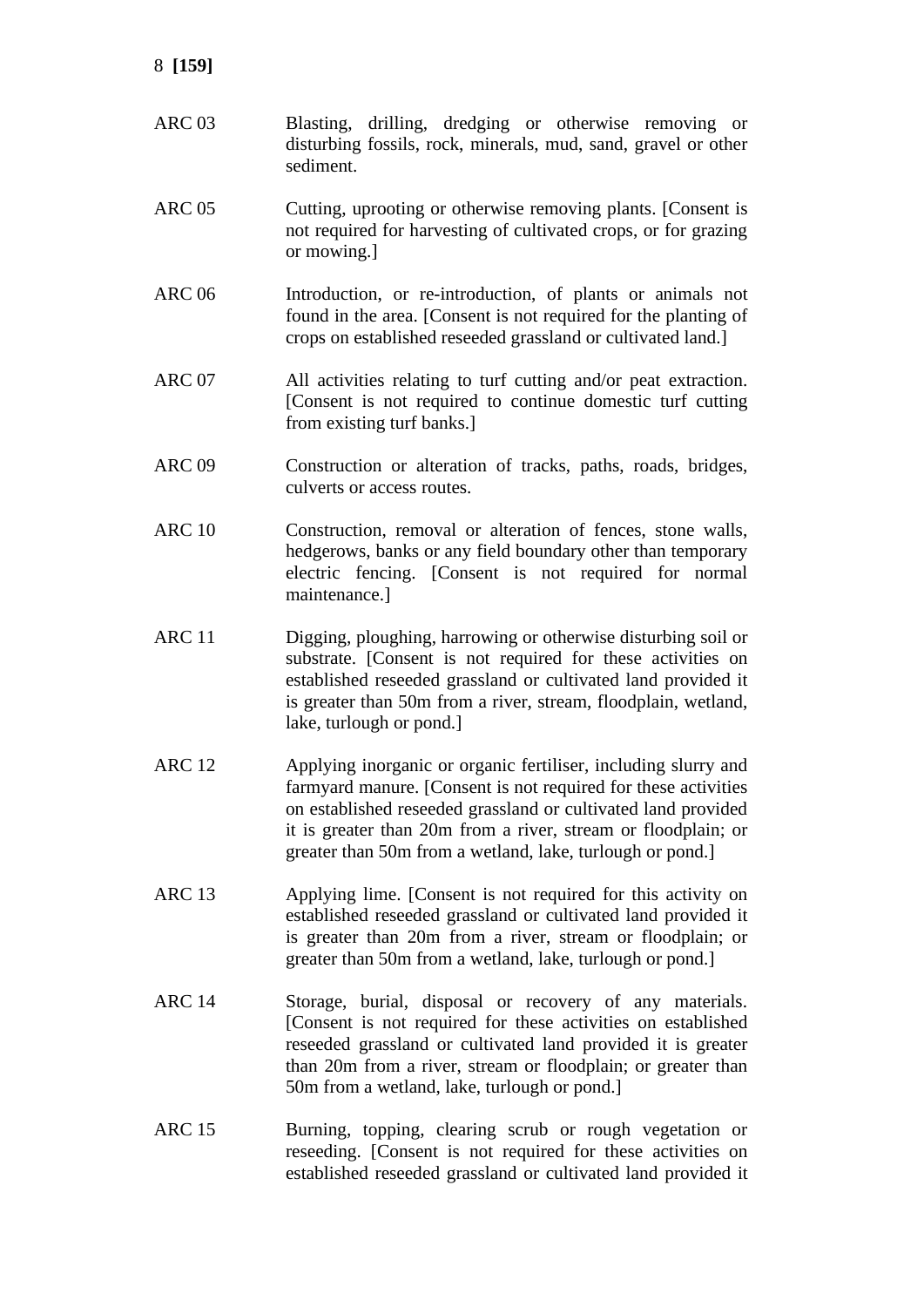is greater than 20m from a river, stream or floodplain; or greater than 50m from a wetland, lake, turlough or pond.]

- ARC 18 Application of pesticides, including herbicides. [Consent is not required for these activities on established reseeded grassland or cultivated land provided it is greater than 20m from a river, stream or floodplain; or greater than 50m from a wetland, lake, turlough or pond.]
- ARC 19 Supplementary feeding of livestock. [Consent is not required for this activity on established reseeded grassland or cultivated land provided it is greater than 20m from a river, stream or floodplain; or greater than 50m from a wetland, lake, turlough or pond.]
- ARC 20 Significant changes in livestock density (including introduction of grazing), changes in livestock type or grazing season, other than on established reseeded grassland. [Consent is not required for changes of less than 20% in livestock density unless notice has been given that a lower percentage is applicable to a particular site.]
- ARC 24 Works on, or alterations to, the banks, bed or flow of a drain, watercourse or waterbody.
- ARC 25 Drainage works including digging, deepening, widening or blocking a drain, watercourse or waterbody.
- ARC 27 Water abstraction, sinking of boreholes and wells.
- ARC 29 Planting of trees or multi-annual bioenergy crops.
- ARC 31 Developing or consenting to the development or operation of commercial recreational/visitor facilities or organised recreational activities.



GIVEN under my Official Seal, 31 March, 2022.

DARRAGH O'BRIEN, Minister for Housing, Local Government and Heritage.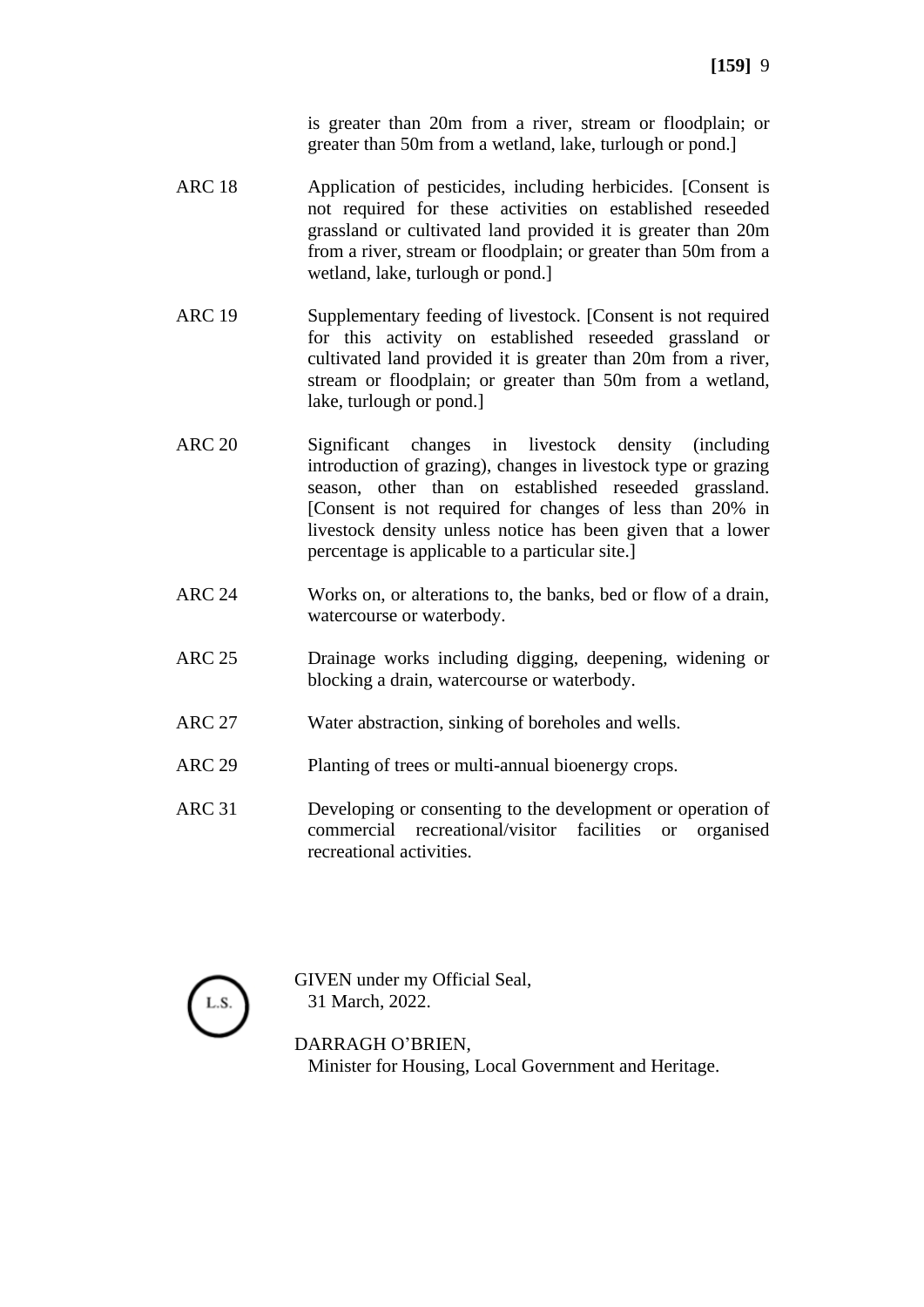# EXPLANATORY NOTE

## (*This note is not part of the Instrument and does not purport to be a legal interpretation.*)

The European Union's Habitats Directive (92/43/EEC) (as amended) requires Member States to protect habitats and wildlife areas of European interest by, among other things, designating sites as Special Areas of Conservation in order to create a coherent European ecological network. The hyperlink:

http://ec.europa.eu/environment/nature/legislation/habitatsdirective/index\_en.ht m which connects to the European Commission Environment (Nature and Biodiversity) website also contains a further link to the text of the Habitats Directive.

The effect of these Regulations is to complete the formal designation of the site as a Special Area of Conservation in accordance with Article 4 of the Directive. The geographical area of the Special Area of Conservation designated by these Regulations is defined in Schedule 1 (a map of the area) and Schedule 2 (a list of the townlands in question or a description of the area). For more detailed maps than those contained in Schedule 1, or for greater detail on boundary delineation, contact should be made with the National Parks and Wildlife Service of the Department of Housing, Local Government and Heritage or by viewing the relevant text or map details on www.npws.ie.

The natural habitat types and animal and plant species lists cited in Schedule 3 of these Regulations are specified, in accordance with the Directive, in order to ensure their conservation (i.e. the measures required to maintain or restore the natural habitats and the populations of species of wild fauna and flora at a favourable status). The updated list of published conservation objectives referred to in Regulation 3 is available on www.npws.ie. Public authorities should have regard to these objectives when undertaking a screening or appropriate assessment of plans or projects in accordance with the EU Habitats Directive.

Those activities that require consent of the Minister or in some circumstances another public authority listed at Schedule 4 to these Regulations are cited for their potential to cause disturbance or damage to the natural habitat types and animal and plant species specified in Schedule 3 of these Regulations. Landowners or occupiers should contact the local National Parks and Wildlife Service office of the Department of Housing, Local Government and Heritage before undertaking any of the works listed at Schedule 4. (See www.npws.ie for contact details). Please note that activities other than those listed at Schedule 4 to these Regulations, such as effluent discharge, construction work, aquaculture, fishing or forestry require a licence or permission from the appropriate consent authority.

These Regulations provide (Regulations 6 and 7) that contravention of the provisions of these Regulations shall constitute an offence. Regulation 6 also provides for penalties.